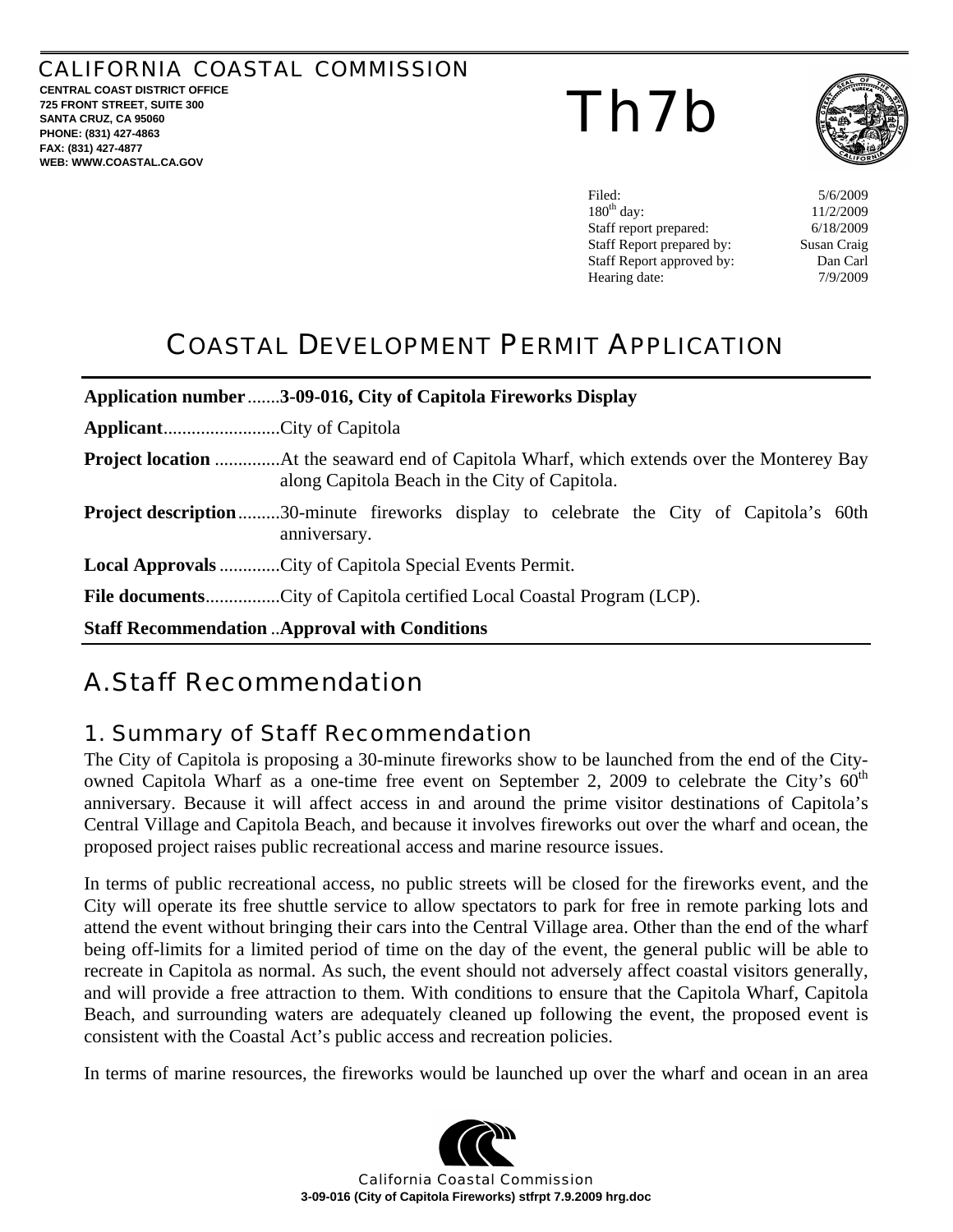<span id="page-1-0"></span>that is part of the Monterey Bay National Marine Sanctuary (Sanctuary). However, impacts to Sanctuary marine resources should not be significant, including because the Capitola Wharf area is located in a densely developed urban area where wildlife activity is more limited than other less urban and more remote areas. In addition, the fireworks event is planned for early September, when the nesting season for birds in the area is complete. Furthermore, there are no haul-out areas for marine mammals located in this urbanized area of Capitola. Any noise disturbances from the fireworks display to birds in the area or to marine mammals in the Sanctuary waters located offshore of the Capitola Wharf are expected to be temporary and short-term. Nine years of monitoring of a similar event held on a yearly basis at Seacliff State Beach (which includes a rookery and marine mammal haul-out area at the end of the pier where the fireworks are launched) has not identified discernable marine resource and/or habitat impacts, and that Seacliff event is held at a location that is less urbanized and more isolated than the Capitola Wharf. With conditions to ensure that the Capitola Wharf, Capitola Beach and surrounding waters are adequately cleaned up following the event to protect water quality and wildlife from event debris, to prohibit the use of certain types of pyrotechnics (including specifically during the beginning of the fireworks show) and pyrotechnic materials, and to require Sanctuary and other-agency approvals, the proposed event is consistent with the Coastal Act's marine resource policies.

With these conditions, staff recommends that the Commission approve a coastal development permit (CDP) for the proposed fireworks event. The motion and resolution to approve the CDP are found directly below.

## 2. Staff Recommendation on Coastal Development Permit

Staff recommends that the Commission, after public hearing, **approve** the proposed project subject to the standard and special conditions below.

**Motion:** I move that the Commission approve coastal development permit number 3-09-016 pursuant to the staff recommendation.

**Staff Recommendation of Approval:** Staff recommends a **YES** vote. Passage of this motion will result in approval of the permit as conditioned and adoption of the following resolution and findings. The motion passes only by affirmative vote of a majority of the Commissioners present.

**Resolution to Approve the Permit:** The Commission hereby approves a coastal development permit for the proposed development and adopts the findings set forth below on grounds that the development as conditioned will be in conformity with the policies of Chapter 3 of the Coastal Act. Approval of the permit complies with the California Environmental Quality Act because either 1) feasible mitigation measures and/or alternatives have been incorporated to substantially lessen any significant adverse effects of the development on the environment, or 2) there are no further feasible mitigation measures or alternatives that would substantially lessen any significant adverse impacts of the development on the environment.

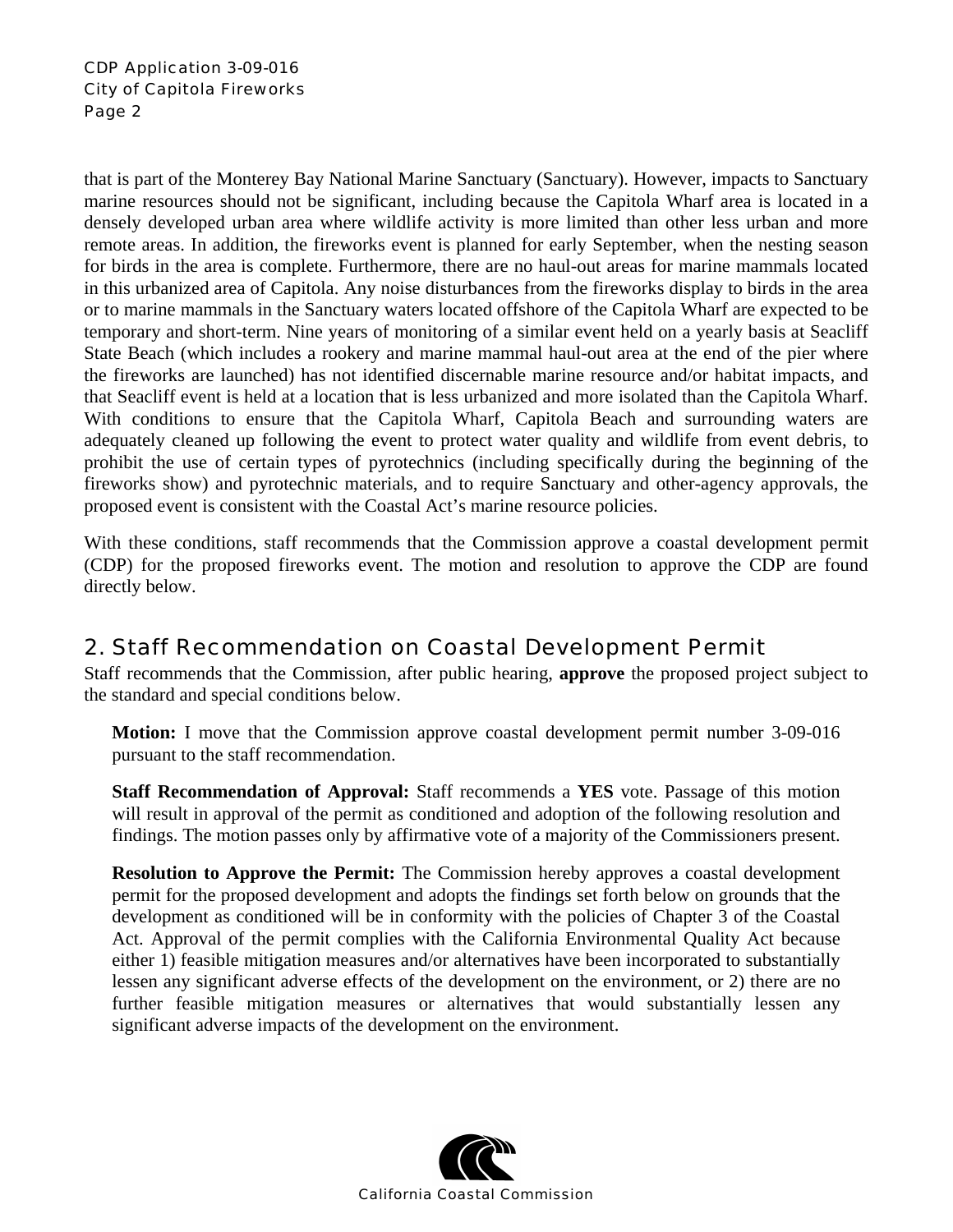# <span id="page-2-0"></span>Staff Report Contents

| $\mathcal{E}$           |  |  |
|-------------------------|--|--|
|                         |  |  |
|                         |  |  |
|                         |  |  |
|                         |  |  |
|                         |  |  |
|                         |  |  |
|                         |  |  |
|                         |  |  |
| D. Exhibits             |  |  |
| Exhibit A: Location Map |  |  |

Exhibit B: Site Photograph

## B. Findings and Declarations

The Commission finds and declares as follows:

## 1. Project Description and Location

The City of Capitola is proposing to launch fireworks from the end of the City-owned Capitola Wharf as a one-time event on Wednesday, September 2, 2009 to celebrate the City's  $60<sup>th</sup>$  anniversary of incorporation. The fireworks display will take place over the water at the end of the wharf and will be visible from Capitola Beach, which is located directly south of Capitola's Central Village, as well as from other locations upcoast and downcoast. The location of the proposed fireworks event is within the boundaries of the Monterey Bay National Marine Sanctuary (Sanctuary). The display will begin at about 8:30 p.m. and last approximately 30 minutes. It is estimated that about 3,000-4,000 spectators will view the free fireworks event.

Please see Exhibit A for a location map and Exhibit B for a photograph of the site.

### 2. Prior Commission Fireworks Actions

The Commission has processed several CDPs for fireworks displays, including those that involve

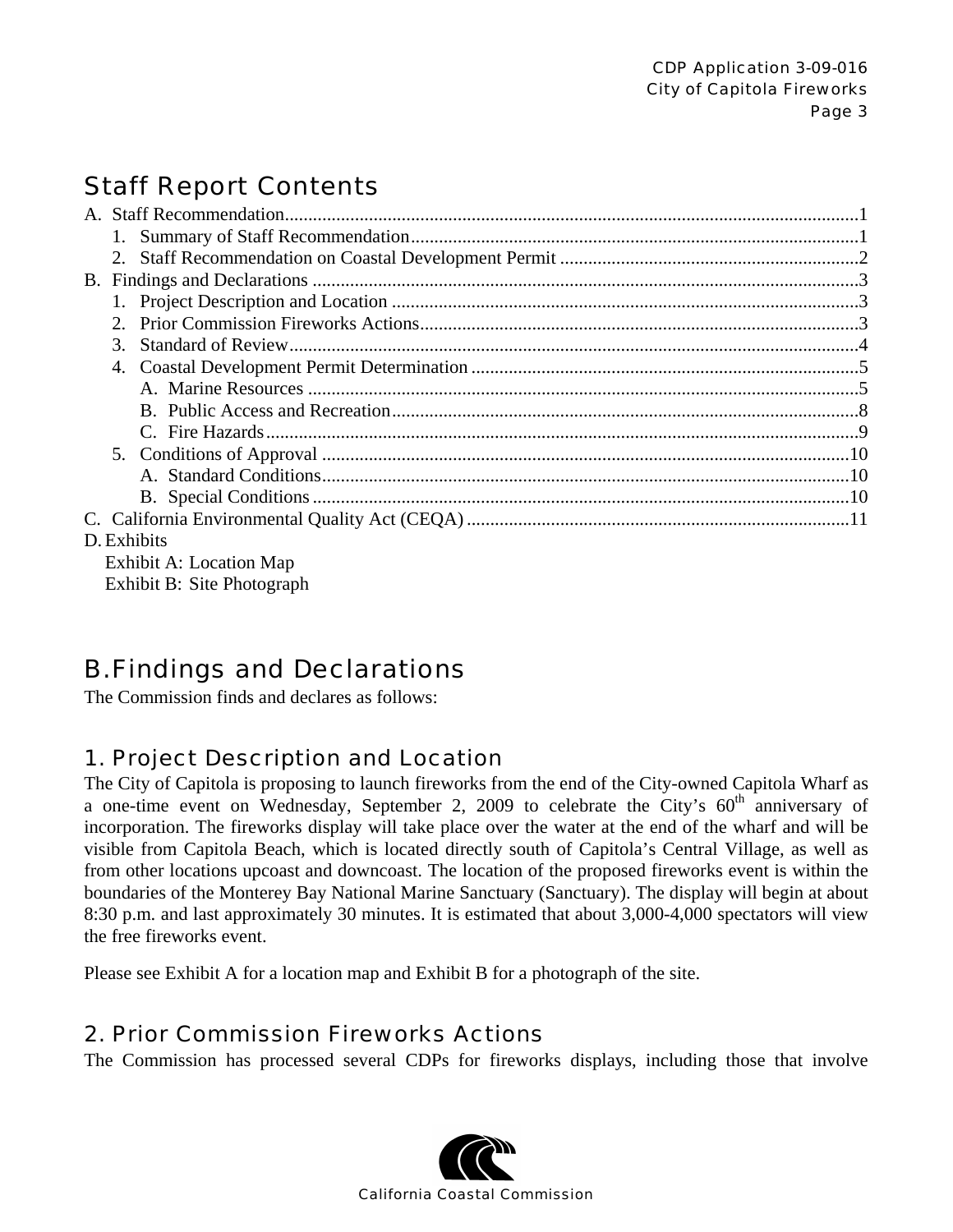<span id="page-3-0"></span>potential impacts to public use of sandy beaches or other public access areas, and to marine and habitat resources. For example, since 2000 the Commission has conditionally approved four CDP applications and one CDP amendment<sup>[1](#page-3-1)</sup> to allow the Monte Foundation to close a portion of Seacliff State Beach in Santa Cruz County to allow a fee-based fair and fireworks display in October of each year. The Commission attached conditions to these CDPs requiring cleanup after the events (including but not limited to all fireworks detritus), post-event monitoring of impacts to wildlife (given this site's location near marine mammal haul-out areas and nearby bird habitat on the bluff), other agency approvals, as well as restrictions on the types and amount of fireworks that can be used.

In [2](#page-3-2)002, the Commission approved an LCP amendment<sup>2</sup> to the certified Mission Bay Park Master Plan (San Diego) that addressed fireworks programs at Sea World. The City of San Diego established a program for the fireworks, setting the limit on the number of displays per year at 150. The Commission did not take issue with the number of displays, but required suggested modifications to the LCP amendment addressing cleanup of debris, monitoring of overall effects and, at the wildlife agencies' requests, movement of the barge from which the fireworks would be launched further east so that fireworks debris would not land as heavily on Fiesta Island. The Commission also required a better water cleanup system, including the use of divers each morning following a display, and the submission of annual monitoring reports.

The Commission has also waived permit requirements for a fireworks event when it has determined that, based upon the submitted application, the specific planned event does not raise issues of consistency with the relevant Chapter 3 policies of the Coastal Act. For example, in 2003 the City of Morro Bay requested a Commission determination as to whether or not the City's proposed fireworks display would qualify as a temporary event. Due to concerns raised by the Audubon Society and by the Commission, the City proactively took action to move the display from the planned location near Morro Rock (where there are nesting falcons and western snowy plovers) to another location within the bay where there was less potential for disturbance to avian and marine species. The City also offered to implement a number of measures to direct access away from sensitive areas, provide information to attendees regarding the sensitivity of the area, clean up after the display, and to allow third party monitoring of sensitive sites in conjunction with the Audubon Society and relevant state agencies. Based upon the City's actions specifically taken to address Coastal Act concerns, the Commission determined that the event qualified as a temporary event and no CDP was required.

## 3. Standard of Review

 $\overline{a}$ 

The proposed project is located within the Coastal Commission's retained coastal permitting jurisdiction. Because of this, the City's certified LCP can provide non-binding guidance, but the standard of review for the proposed coastal development permit is the Coastal Act.

<span id="page-3-2"></span> $2^2$  City of San Diego Major LCP Amendment Number 2-2001-C.



<span id="page-3-1"></span><sup>1</sup> CDPs 3-00-117, 3-01-058, 3-02-027, 3-03-034, and 3-03-034-A1.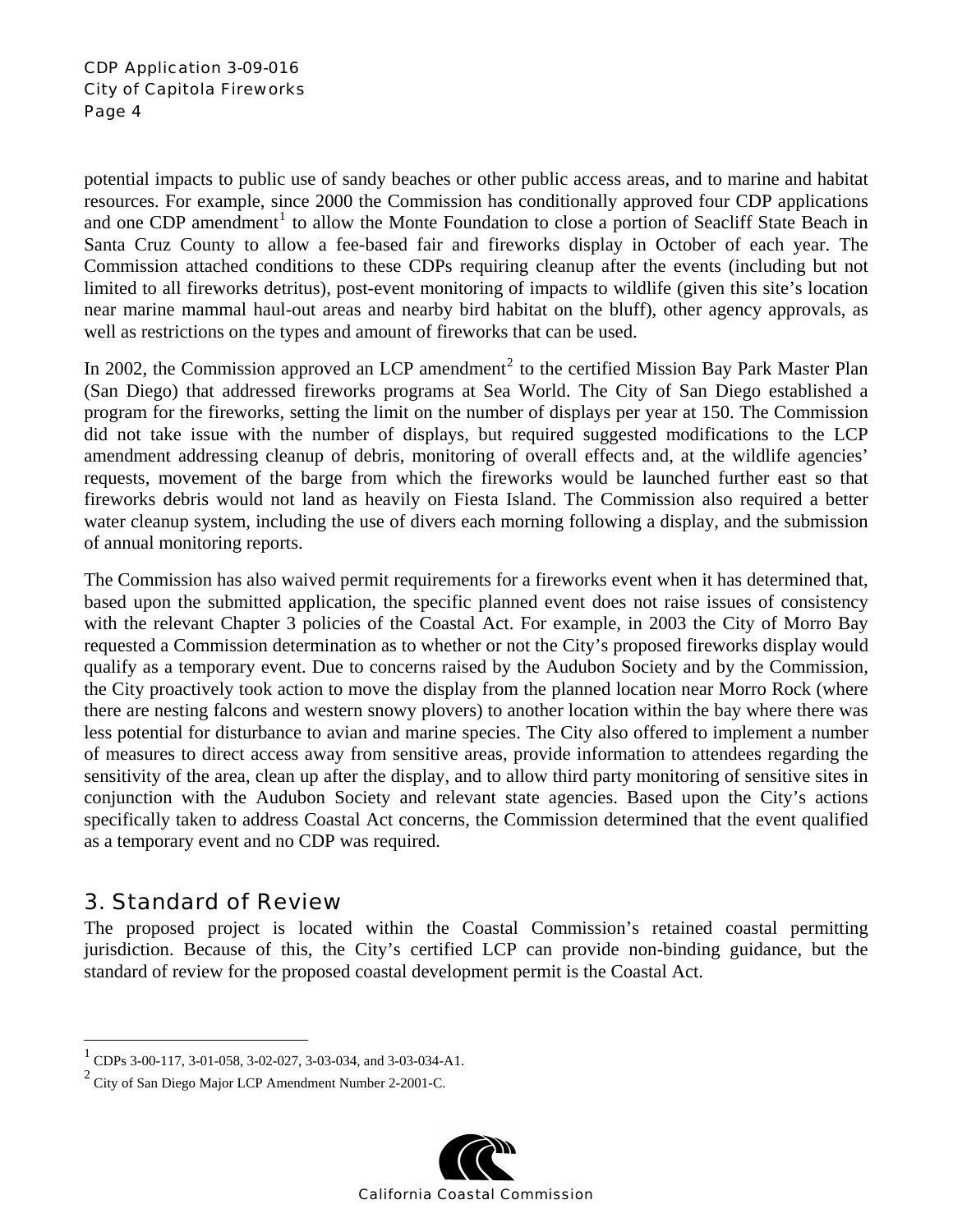### <span id="page-4-0"></span>4. Coastal Development Permit Determination

#### A. Marine Resources

The Coastal Act protects the marine resources and habitat offshore of the City of Capitola. Coastal Act Sections 30230 and 30231 provide:

*Section 30230: Marine resources shall be maintained, enhanced, and where feasible, restored. Special protection shall be given to areas and species of special biological or economic significance. Uses of the marine environment shall be carried out in a manner that will sustain the biological productivity of coastal waters and that will maintain healthy populations of all species of marine organisms adequate for long-term commercial, recreational, scientific, and educational purposes.* 

*Section 30231: The biological productivity and the quality of coastal waters, streams, wetlands, estuaries, and lakes appropriate to maintain optimum populations of marine organisms and for the protection of human health shall be maintained and, where feasible, restored through, among other means, minimizing adverse effects of waste water discharges and entrainment, controlling runoff, preventing depletion of ground water supplies and substantial interference with surface water flow, encouraging waste water reclamation, maintaining natural vegetation buffer areas that protect riparian habitats, and minimizing alteration of natural streams.* 

The City's proposed fireworks display would be launched from the Capitola Wharf and over the Monterey Bay National Marine Sanctuary. The Sanctuary has historically expressed concern about the potential cumulative impacts to marine wildlife and the environment from fireworks displays, particularly if they proliferate to multiple sites within the Sanctuary. Because of this concern, and to provide guidance for future proposed fireworks events in the Sanctuary, in 2001 the Sanctuary developed an Assessment of the impacts of fireworks displays.<sup>[3](#page-4-1)</sup> This Assessment recognized the historical use of fireworks in certain locations (including Capitola) $4$  and authorized future fireworks in four discrete areas within the Sanctuary (including Capitola), while noting that fireworks displays would be prohibited within the remainder of the Sanctuary. On March 26, 2001, the Sanctuary requested formal programmatic consultation from the U.S. Fish and Wildlife Service (USFWS) and the National Marine Fisheries Service (NMFS) within the context of both the Endangered Species Act and the Marine Mammal Protection Act as to the potential for "take" of listed species and/or protected mammals due to fireworks displays within the Sanctuary's boundaries. On June 22, 2005, USFWS provided its biological opinion and concurred that the Sanctuary's authorization of fireworks events within four discrete areas<sup>[5](#page-4-3)</sup> within the Sanctuary would not likely substantially reduce the overall populations of

<span id="page-4-3"></span><sup>5</sup> These four areas consist of: 1) Half Moon Bay; 2) Northern Monterey Bay Area (including Santa Cruz, Capitola, and Aptos; 3) Southern Monterey Bay Area; and 4) Cambria.



<span id="page-4-1"></span><sup>&</sup>lt;sup>2</sup><br>3 *Assessment of Pyrotechnic Displays and Impacts within the Monterey Bay National Marine Sanctuary 1993-2001*, dated March 2001.

<span id="page-4-2"></span><sup>4</sup> Fireworks displays were typically held on Independence Day in Capitola throughout the 1970s, and possibly in the decades preceding the 1970s. The City discontinued the Independence Day fireworks displays due to safety and crowd control concerns. Since creation of the Sanctuary in 1993, only a single fireworks display has been held in Capitola. That event took place in 1999 to celebrate the City's 50<sup>th</sup> anniversary.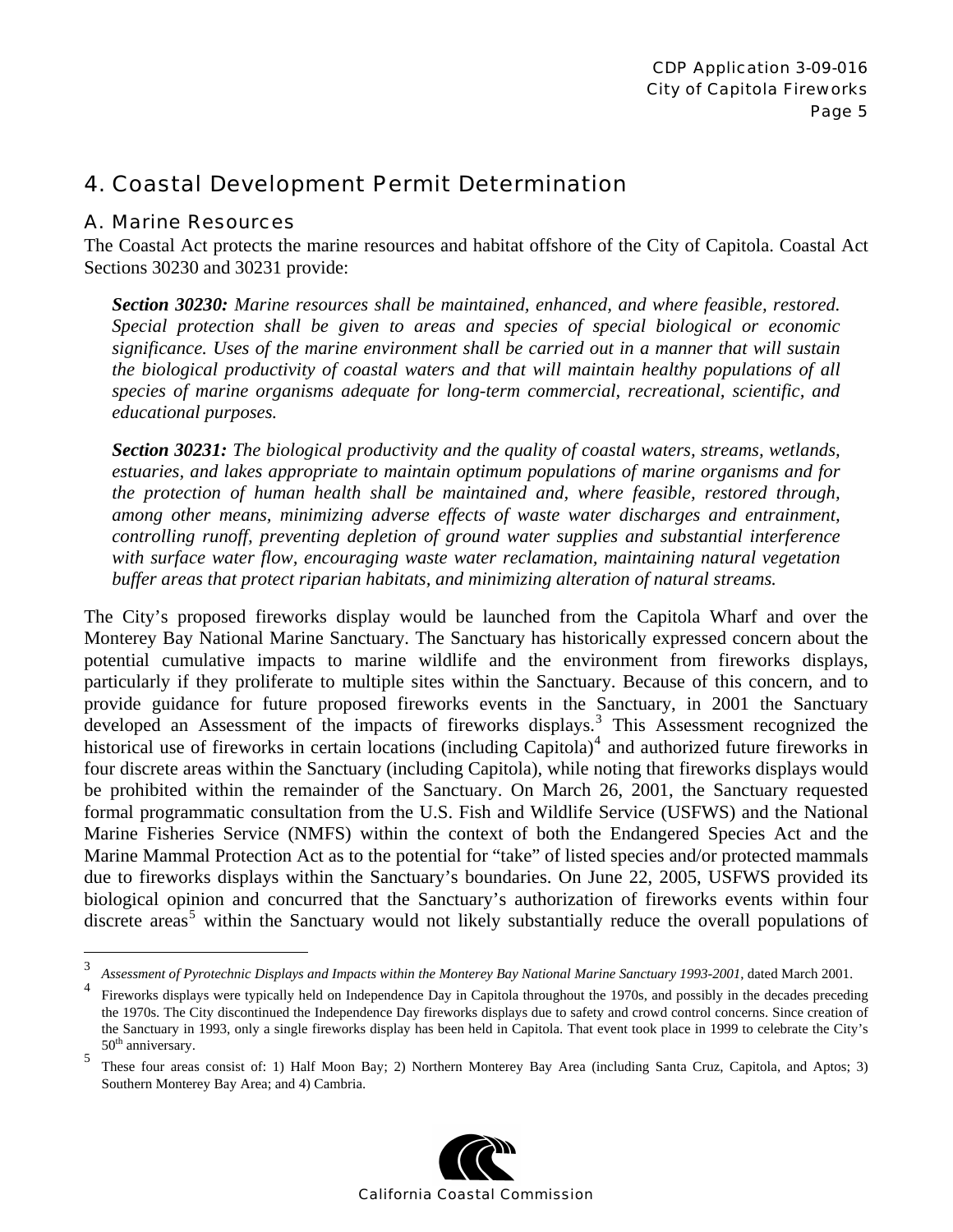$\overline{a}$ 

endangered or threatened species located within these areas. On July 19, 2006, NMFS likewise issued a letter of authorization to the Sanctuary authorizing professional fireworks displays within Sanctuary waters. Both USFWS and NMFS recommended that the Sanctuary include appropriate mitigation and conservation measures when authorizing fireworks displays within the Sanctuary to minimize or avoid impacts to special status species. Both the Commission and the Sanctuary have authorized fireworks within Sanctuary waters based in part on the Assessment and its recommendations.<sup>[6](#page-5-0)</sup>

Regarding the proposed fireworks event, a biotic report<sup>[7](#page-5-1)</sup> was prepared to evaluate the potential impact of the proposed fireworks display on sensitive bird and mammal species. The report's study area included an approximately 1.5 mile stretch of coastline in Capitola, including the Capitola Wharf, terrestrial environments along the beach and shoreline, the mouth of Soquel Creek, and coastal cliffs and bluffs where accessible on foot. Segments of inaccessible shoreline, including coastal cliffs and bluffs, offshore kelp forests, and the underside of the Capitola wharf were observed from a boat. According to the biotic report, ten special-status species have the potential to occur within the study area. Seven of these special status species were specifically identified as present within the study area during late January  $2009.<sup>8</sup>$  $2009.<sup>8</sup>$  $2009.<sup>8</sup>$ 

In terms of potential bird impacts, the biotic report indicates that potential bird impacts are limited to the potential for impacts to nesting birds (as opposed to other types of bird use), and recommends that the City plan the event for September when the nesting season for birds, including sensitive bird species, in the area is complete. The fireworks display is planned for September  $2<sup>nd</sup>$  and, as a result, is not expected to impact nesting birds. As to potential impacts to non-nesting birds, these impacts would be temporary and short term. Birds would be expected to retreat from the area when the fireworks start, and to return afterwards. Nine years of monitoring for similar fireworks events at Seacliff State beach in Aptos has not shown significant adverse bird impacts.

Regarding marine mammals, the biotic report notes that unlike other piers and wharves that are located in Santa Cruz County (e.g., the Municipal Wharf in Santa Cruz and the Seacliff Beach Pier and the "cement ship" at Seacliff State Beach in Aptos), the Capitola Wharf lacks supportive platforms below the wharf that can be used by marine mammals to haul out. Also, the shoreline in the immediate vicinity of the Capitola Wharf is highly urbanized, actively used by beach goers, and generally lacks isolated sites that could be used by marine mammals to haul out. Thus, the proposed event will not impact any marine mammal haul-out sites.

Regarding marine mammals located in the waters offshore of the Capitola Wharf, while it is likely that

<span id="page-5-2"></span><sup>8</sup> The following is the list of the ten special status species that could be present within the study area; those in **bold** were observed during the late January 2009 site visits: (1) steelhead; 2) tidewater goby; 3) **Common loon** (nesting); 4) **Brown pelican** (nesting colony and communal roosts); 5) American peregrine falcon (nesting); 6) **Double-crested cormorant (rookery site)**; 7) **Brandt's cormorant (rookery site)**; 8**) Southern sea otter**; 9) **California sea lion**; and 10) **Pacific harbor seal**.



<span id="page-5-0"></span><sup>6</sup> See, for example, CDPs 3-00-117, 3-01-058, 3-02-027, 3-03-034, and 3-03-034-A1 (Monte Foundation Fireworks at Seacliff State Beach). 7

<span id="page-5-1"></span>*Supplemental Environmental Report for the City of Capitola 60th Anniversary Fireworks Event Permit Application, Santa Cruz County, California* by Ecosystems West Consulting Group, April 2, 2009.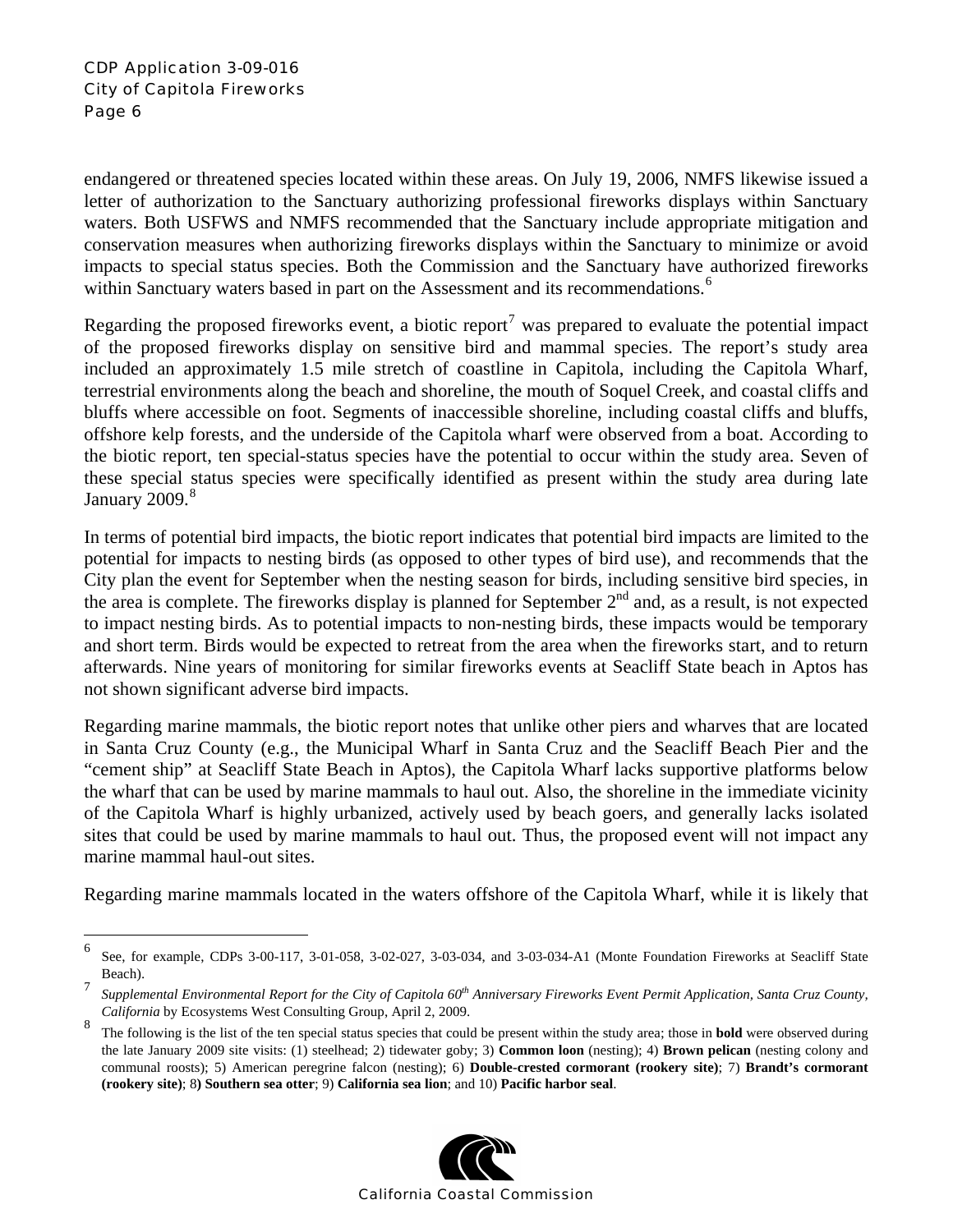the noise from the fireworks display will disturb marine mammals that may be present in these offshore waters at the time of the event, this disturbance will be temporary and short-term. As with bird impacts, nine years of monitoring of fireworks impacts at Seacliff State Beach has not shown a discernable impact to marine mammals,<sup>[9](#page-6-0)</sup> even with a very active haul-out area at the end of the pier on the cement ship in that case. In this case, lacking an active haul-out area, and lacking any other indication that there is any kind of unusually high marine mammal activity at or near the Capitola Wharf, the proposed event is not expected to significantly impact marine mammals.

As a means to strictly limit the effect of fireworks on wildlife in the area, previous Commission actions in this area have included limitations on the types of fireworks that could be launched at the beginning of the event. The intent has been to open an event with more minimal fireworks that allow wildlife to ease into the event and flush more readily from the area without an immediate barrage of huge explosions and salutes that may exacerbate impacts. This limitation is appropriate in this case as well, and thus this approval is conditioned to limit the total number of "aerial salute" shells or devices to no more than 6% of the total number of aerial shells and/or special effect pyrotechnic devices combined, and to prohibit such aerial salute shells/devices during the first five minutes of the fireworks display (see special condition 2).

Event debris from a fireworks program can impair Sanctuary water quality as well as harm wildlife that may ingest and/or become entangled in such debris. The USFWS biological opinion noted that Sanctuary staff has documented the presence of a substantial number of fireworks casings in the ocean immediately following previous fireworks displays held over Sanctuary waters. Other fireworks debris that may enter the ocean includes cardboard cylinders, disks, and shell case fragments; paper strips and wadding; plastic wadding, disks, and tubes; aluminum foil; cotton string; and even whole unexploded shells (i.e. duds or misfires). It is likely that paper strips, cardboard, and cotton string are biodegradable and do not persist for long periods of time in the ocean environment. However, other materials, such as plastic, are likely to persist in the marine environment for lengthy periods if they are not washed ashore and removed by personnel. In previous permits for fireworks programs over Sanctuary waters, the Commission and the Sanctuary have prohibited the use of specific pyrotechnic devices, such as those containing an outer plastic casing, and have required that all plastic labels and wrappings be removed from the pyrotechnic shells before they are launched. Special Condition 2 incorporates these prohibitions into this permit. Additionally, Special Condition 3 requires the City to inspect Capitola Beach, the Capitola Wharf, and the water area surrounding the Capitola Wharf for a minimum of two days following the conclusion of the fireworks program to look for any remaining event debris, including but not limited to all fireworks detritus, and also that this debris be properly disposed of.

Finally, the Sanctuary is currently processing an application for the proposed project and indicates that an approval is expected with conditions similar to those required by the Commission and the Sanctuary in years past for other fireworks displays (e.g., prohibition on aerial "salute" shells, requirements for removal of plastic labels and packaging from shells, prohibition on plastic casings, inspection and cleanup of the beaches and waters in the event area for as long as it takes to effectively dispose of all



<span id="page-6-0"></span><sup>-&</sup>lt;br>9 Id.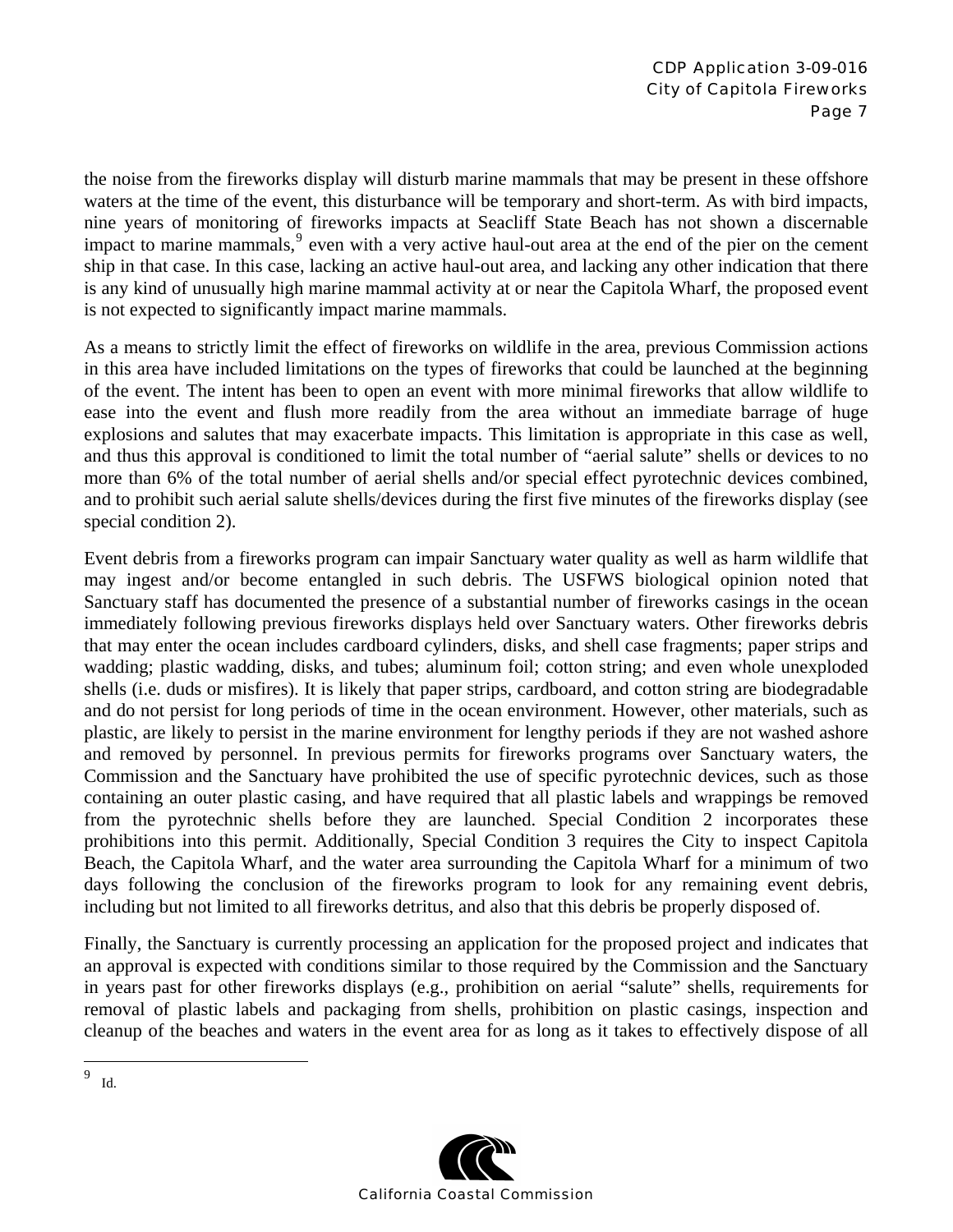<span id="page-7-0"></span>event-related debris, etc.). To ensure the Commission's CDP is effectively integrated with the Sanctuary authorization (as in past cases of fireworks CDPs that involved the Sanctuary), this approval is conditioned for evidence of Sanctuary approval (see special condition 1).

As so conditioned, the Commission finds that the proposed fireworks event will maintain water quality and marine resources in the vicinity of the Capitola Wharf and that the project can be found consistent with the marine resources policies of the Coastal Act.

#### B. Public Access and Recreation

Coastal Act Section 30604(c) requires that every coastal development permit issued for any development between the nearest public road and the sea "shall include a specific finding that the development is in conformity with the public access and public recreation policies of [Coastal Act] Chapter 3." The proposed project is located seaward of the first through public road and thus such a finding is required. Coastal Act Sections 30210 through 30213 and 30221 specifically protect public access and recreation. In particular:

*Section 30210. In carrying out the requirement of Section 4 of Article X of the California Constitution, maximum access, which shall be conspicuously posted, and recreational opportunities shall be provided for all the people consistent with public safety needs and the need to protect public rights, rights of private property owners, and natural resource areas from overuse.* 

*Section 30211. Development shall not interfere with the public's right of access to the sea where acquired through use or legislative authorization, including, but not limited to, the use of dry sand and rocky coastal beaches to the first line of terrestrial vegetation.* 

*Section 30213. Lower cost visitor and recreational facilities shall be protected, encouraged, and, where feasible, provided. Developments providing public recreational opportunities are preferred. …* 

*Section 30221. Oceanfront land suitable for recreational use shall be protected for recreational use and development unless present and foreseeable future demand for public or commercial recreational activities that could be accommodated on the property is already adequately provided for in the area.* 

Coastal Act Section 30240(b) also protects parks and recreation areas, such as the beach area adjacent to the Capitola Wharf. Section 30240(b) states:

*Section 30240(b). Development in areas adjacent to environmentally sensitive habitat areas and parks and recreation areas shall be sited and designed to prevent impacts which would significantly degrade those areas, and shall be compatible with the continuance of those habitat and recreation areas.* 

These overlapping policies protect the beach (and access to and along it) and offshore waters for public

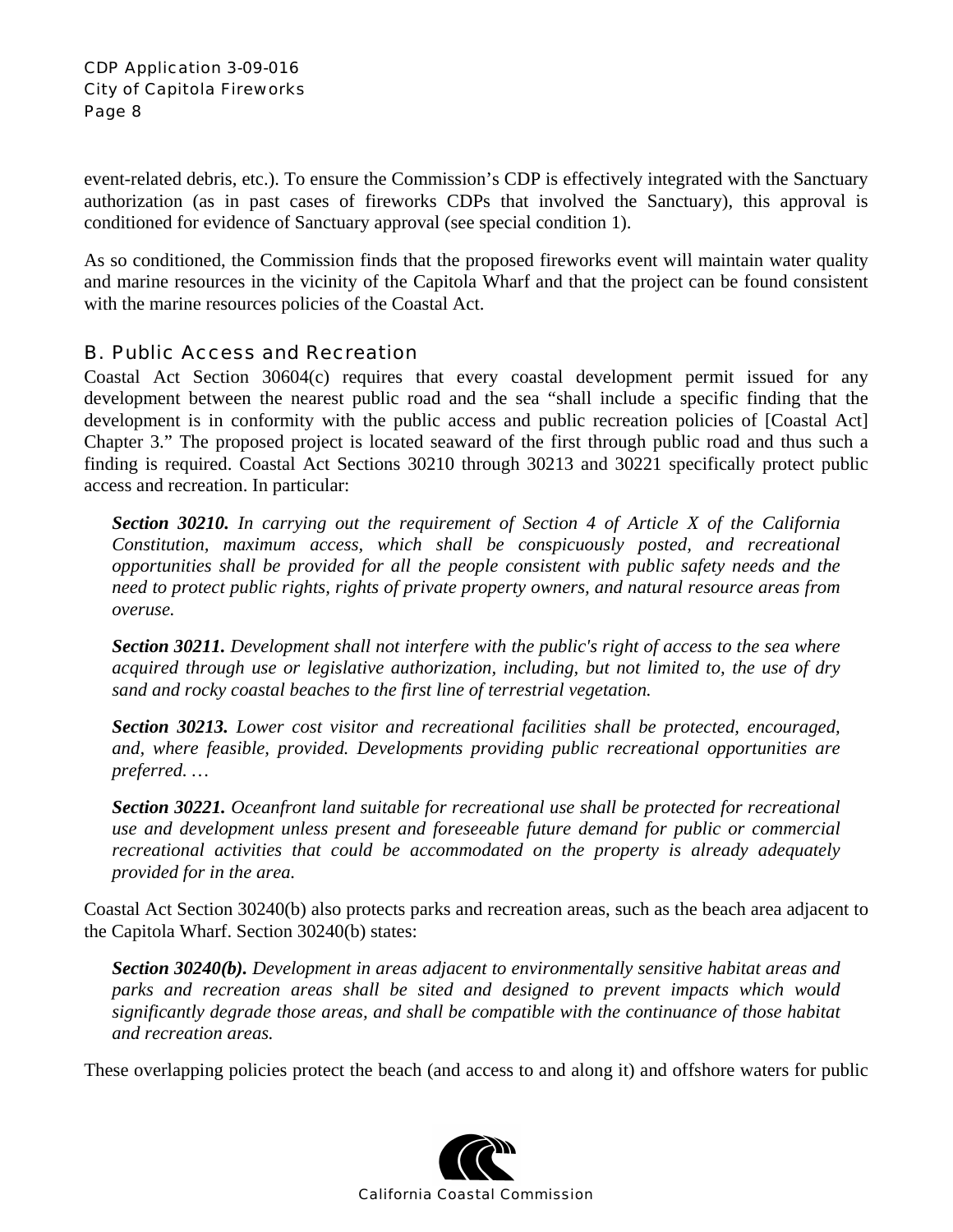<span id="page-8-0"></span>access and recreation purposes, including lower-cost access and recreational opportunities.

The proposed fireworks display is a free temporary event that will take place on September 2, 2009. All normally accessible areas (like Capitola Beach and the Central Village area) will remain open and available to the general public as usual with the exception of the wharf itself where public access will be restricted on the day of the event from 9 a.m. on to allow for pre-display setup and for actual fireworks launching. The wharf will reopen the following morning at  $6$  a.m.<sup>[10](#page-8-1)</sup> Parking will be provided in the City-owned Pacific Cove parking lot, the parking lots located along Cliff Drive, and on-street village parking. In addition, the City will operate its free shuttle service to allow spectators to park for free in remote parking lots along Bay Avenue (near Highway One) and to attend the event without bringing their cars into the Central Village area. As such, the event should not adversely affect coastal visitors generally, and in fact will provide a free attraction to them in an urban setting capable of handling such an event and potential attendees.

The project would temporarily impact the ability of boaters to use Monterey Bay waters around the wharf during the time of the event. However, this impact will be negligible. U.S. Coast Guard approval is, however, required, and this approval is conditioned for evidence of Coast Guard approval (see special condition 1).

The main public access issue in this case is really with respect to the cleanup of any fireworks and/or event debris following the event. It is possible that fireworks debris may make its way onto the beach, and it is possible that event attendees may leave other debris as well. Given that some debris may float, it may be that debris continues to be present even following initial cleanup activities. Some debris of this type can be avoided by simply prohibiting certain pyrotechnic devices (such as those that contain an outer plastic casing), and by requiring that all plastic labels and wrappings be removed from the pyrotechnic shells before they are launched. In addition, the Commission's experience with nearby fireworks events has been that aggressive and focused cleanup following the event is adequate to ensure that beach and offshore waters are returned to their pre-event state in a relatively short period of time. With conditions to limit certain types of shell materials and to ensure that the Capitola Wharf, Capitola Beach, and the surrounding waters are adequately cleaned up following the event, the proposed event is consistent with the Coastal Act's public access and recreation policies.

#### C. Fire Hazards

 $\overline{a}$ 

Coastal Act Section 30253 requires that fire risks be minimized. Section 30253 states in applicable part:

*Section 30253. New development shall do all of the following: (a) Minimize risks to life and property in areas of high geologic, flood, and fire hazard. …* 

Launching fireworks during the fire season raises the question of whether such an activity could increase fire hazard. In this case, the fireworks would be launched over the water, but they would also

<span id="page-8-1"></span><sup>&</sup>lt;sup>10</sup> The Capitola Wharf is typically open for access from 6 a.m. (when the bait shop on the wharf opens for business) until about 10:00 p.m. (when the restaurant at the end of the wharf closes for the night).

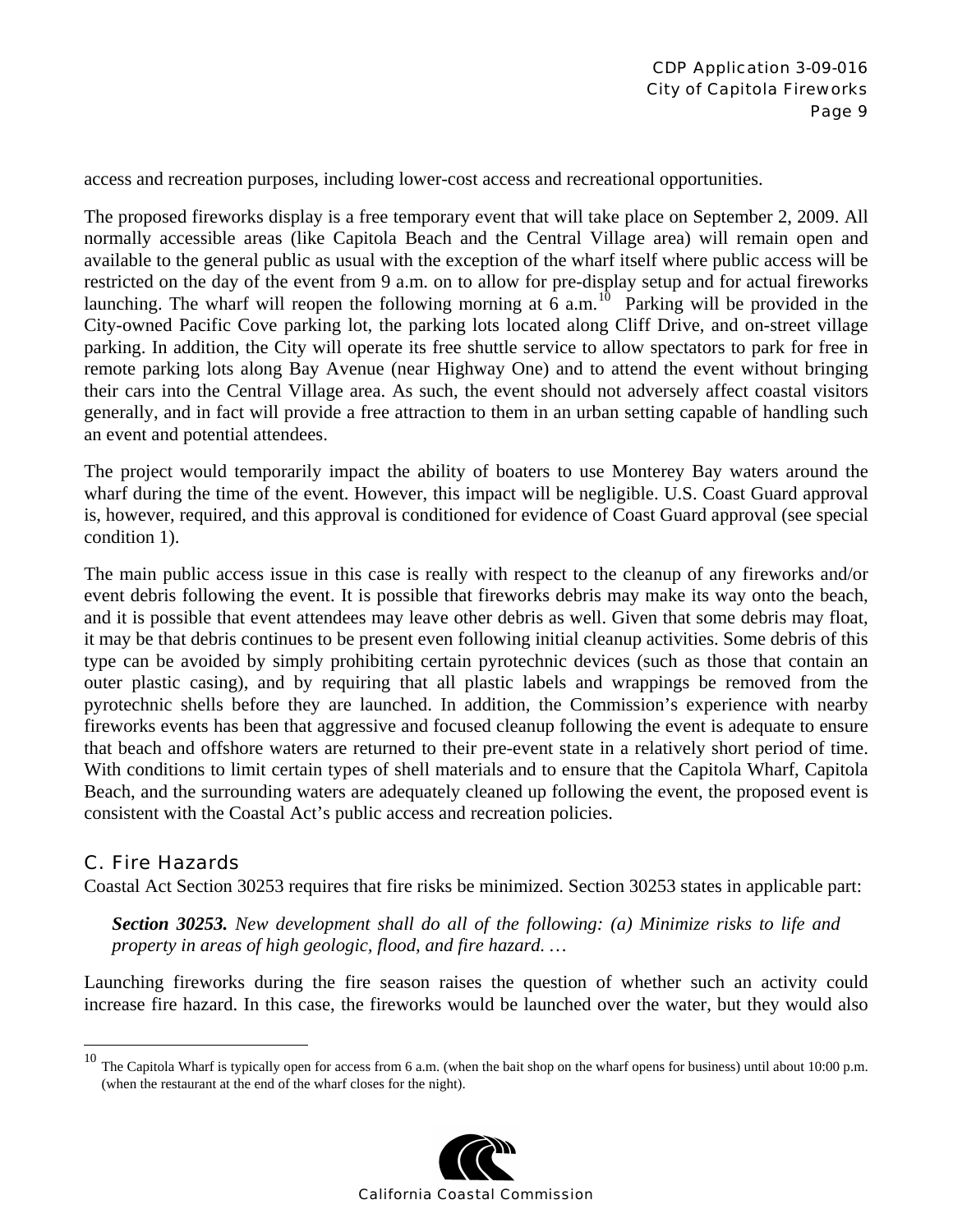<span id="page-9-0"></span>be launched over a wooden wharf. There is also the potential for a misfire of some sort landing on nearby bluffs or buildings or other areas. The City indicates that an event permit is required from Central Fire Protection District (the local fire protection district) for the proposed fireworks display to ensure adequate precautions are taken to protect against fire hazard. This approval is conditioned for evidence of Central Fire Protection District approval (see special condition 1).

## 5. Conditions of Approval

#### A. Standard Conditions

- **1. Notice of Receipt and Acknowledgment.** The permit is not valid and development shall not commence until a copy of the permit, signed by the permittee or authorized agent, acknowledging receipt of the permit and acceptance of the terms and conditions, is returned to the Commission office.
- **2. Expiration.** If development has not commenced, the permit will expire two years from the date on which the Commission voted on the application. Development shall be pursued in a diligent manner and completed in a reasonable period of time. Application for extension of the permit must be made prior to the expiration date.
- **3. Interpretation.** Any questions of intent or interpretation of any condition will be resolved by the Executive Director or the Commission.
- **4. Assignment.** The permit may be assigned to any qualified person, provided assignee files with the Commission an affidavit accepting all terms and conditions of the permit.
- **5. Terms and Conditions Run with the Land.** These terms and conditions shall be perpetual, and it is the intention of the Commission and the permittee to bind all future owners and possessors of the subject property to the terms and conditions.

#### B. Special Conditions

**1. Other Agency Approval.** PRIOR TO ISSUANCE OF THE COASTAL DEVELOPMENT PERMIT, the Permittee shall submit to the Executive Director for review and approval evidence of all permits, permissions or approvals granted for the fireworks display from: (1) Monterey Bay National Marine Sanctuary; (2) Central Fire Protection District of Santa Cruz County; and (3) United States Coast Guard. The Permittee shall inform the Executive Director of any changes to the project required by the any of the above-listed agencies. Such changes shall not be incorporated into the project until the Permittee obtains a Commission amendment to this coastal development permit, unless the Executive Director determines that no amendment is legally necessary.

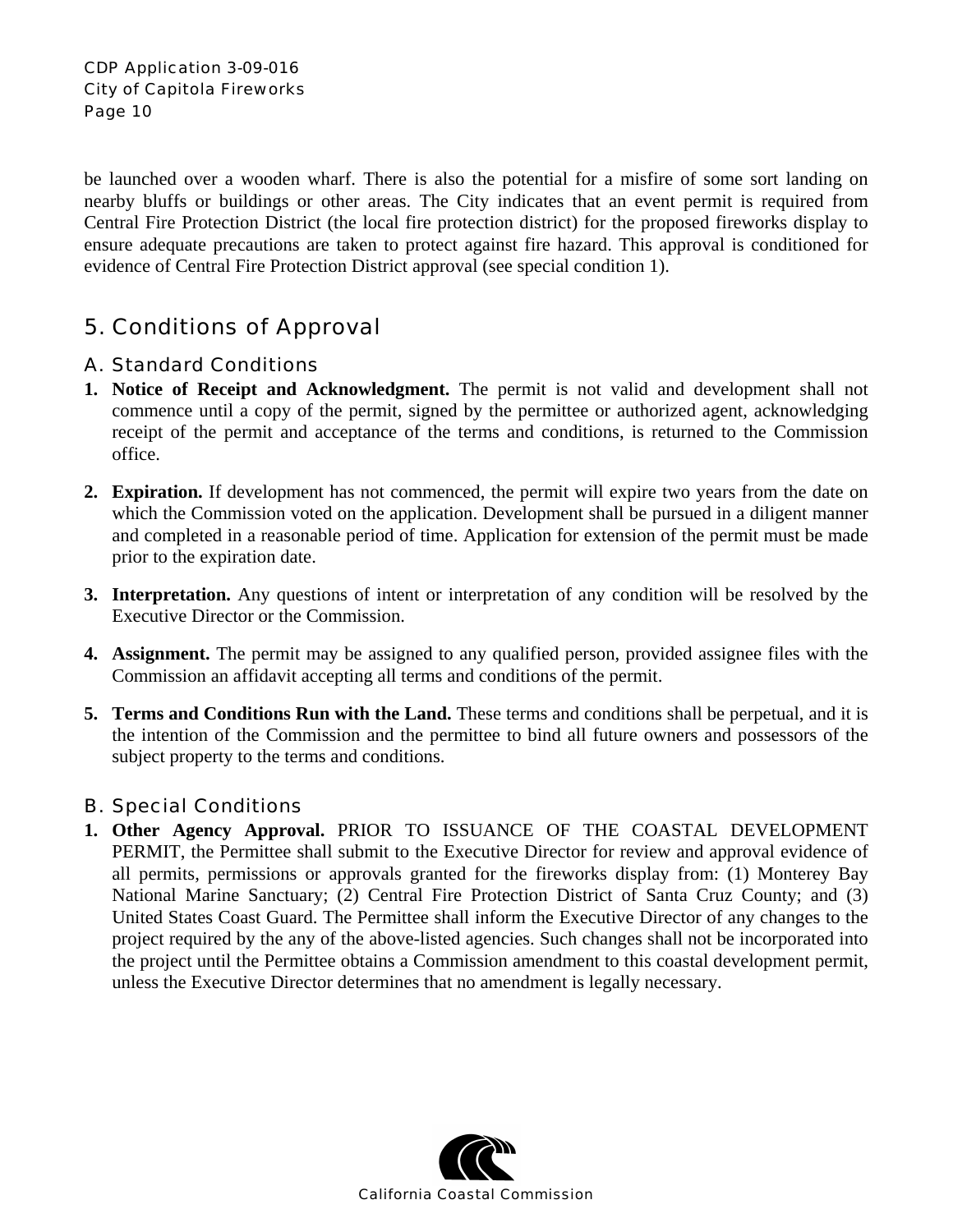#### <span id="page-10-0"></span>**2. Fireworks Limitations.**

- a. **Device Maximum.** No more than a total maximum of 950 aerial shells and/or special effect pyrotechnic devices shall be launched and/or detonated.
- b. **Aerial Salute Limitations.** The total number of "aerial salute" shells or devices shall not exceed 6% of the total number of aerial shells and/or special effect pyrotechnic devices combined. Aerial salute shells/devices shall not be launched or detonated during the first five minutes of the fireworks display.
- c. **Plastic Labels and Wrapping Removed.** All plastic labels and wrappings shall be removed from all aerial shells and special effect pyrotechnic devices before they are launched or detonated.
- d. **Prohibited Devices.** Aerial shells and/or special effect pyrotechnic devices that include a plastic outer casing and/or non-biodegradable inner components that make up more than 5% of the mass of the shell/device shall be prohibited.
- **3. Cleanup and Restoration of Capitola Beach and Wharf.** The Permittee shall inspect Capitola Beach, the Capitola Wharf, and the water area surrounding the Capitola Wharf for a minimum of two days following the conclusion of the fireworks (i.e., through Thursday and Friday) for any remaining event debris, including but not limited to all fireworks detritus. All such debris found shall be properly disposed of and the inspections shall continue for at least 24 hours from the time that any such fireworks debris is located, and indefinitely until such inspections do not identify any more fireworks debris.

## C. California Environmental Quality Act (CEQA)

Section 13096 of the California Code of Regulations requires that a specific finding be made in conjunction with coastal development permit applications showing the application to be consistent with any applicable requirements of CEQA. Section 21080.5(d)(2)(A) of CEQA prohibits a proposed development from being approved if there are feasible alternatives or feasible mitigation measures available which would substantially lessen any significant adverse effect which the activity may have on the environment. The City of Capitola, acting as the lead CEQA agency, found the project to be categorically exempt from CEQA requirements (per CEQA Guidelines Section 15323).

The Coastal Commission's review and analysis of land use proposals has been certified by the Secretary of Resources as being the functional equivalent of environmental review under CEQA. The Commission has reviewed the relevant coastal resource issues with the proposed project, and has identified appropriate and necessary modifications to address adverse impacts to such coastal resources. All public comments received to date have been addressed in the findings above. All above findings are incorporated herein in their entirety by reference.

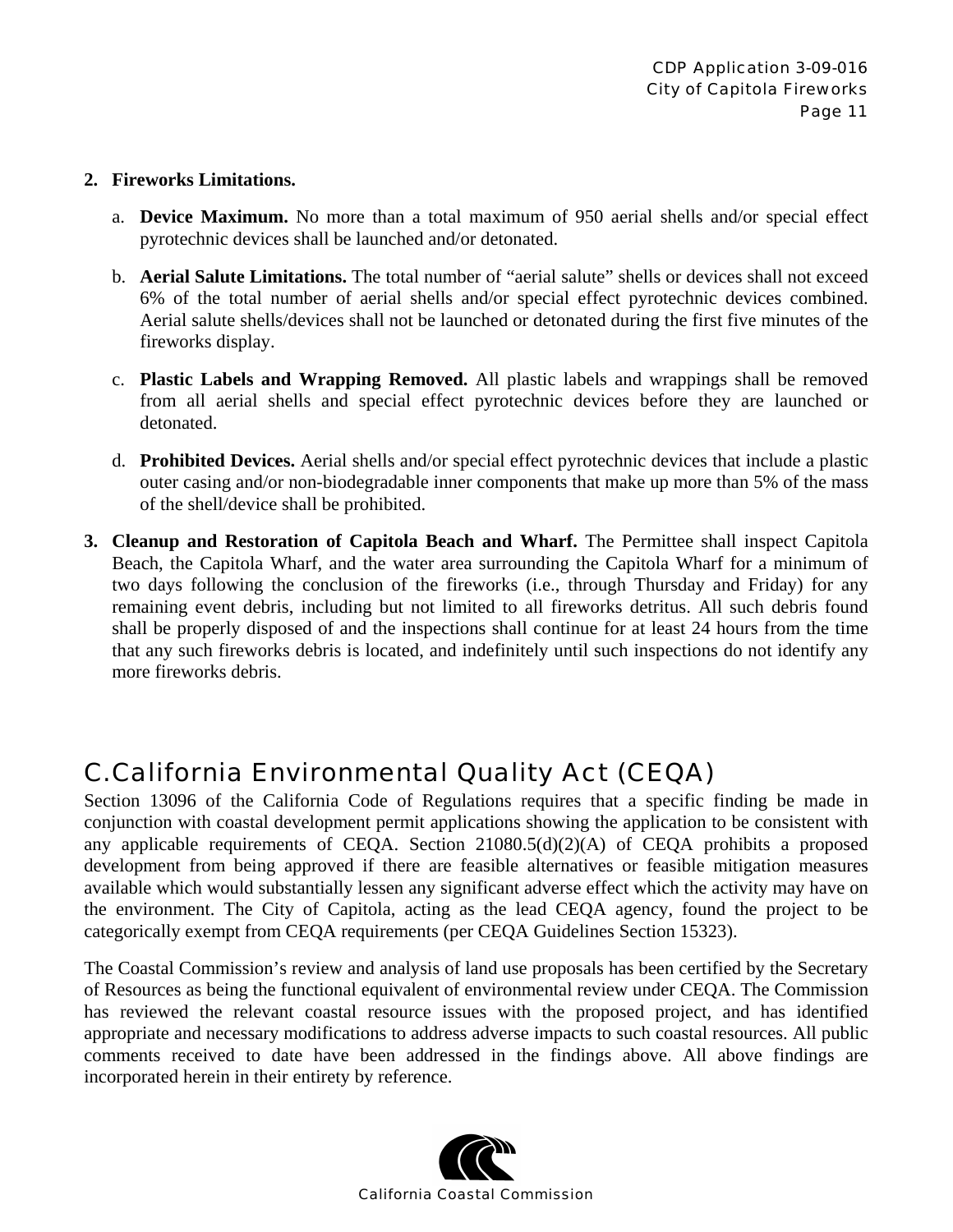The Commission finds that only as modified and conditioned by this permit will the proposed project avoid significant adverse effects on the environment within the meaning of CEQA. As such, there are no additional feasible alternatives or feasible mitigation measures available which would substantially lessen any significant adverse environmental effects that approval of the proposed project, as modified, would have on the environment within the meaning of CEQA. If so modified, the proposed project will not result in any significant environmental effects for which feasible mitigation measures have not been employed consistent with CEQA Section 21080.5(d)(2)(A).

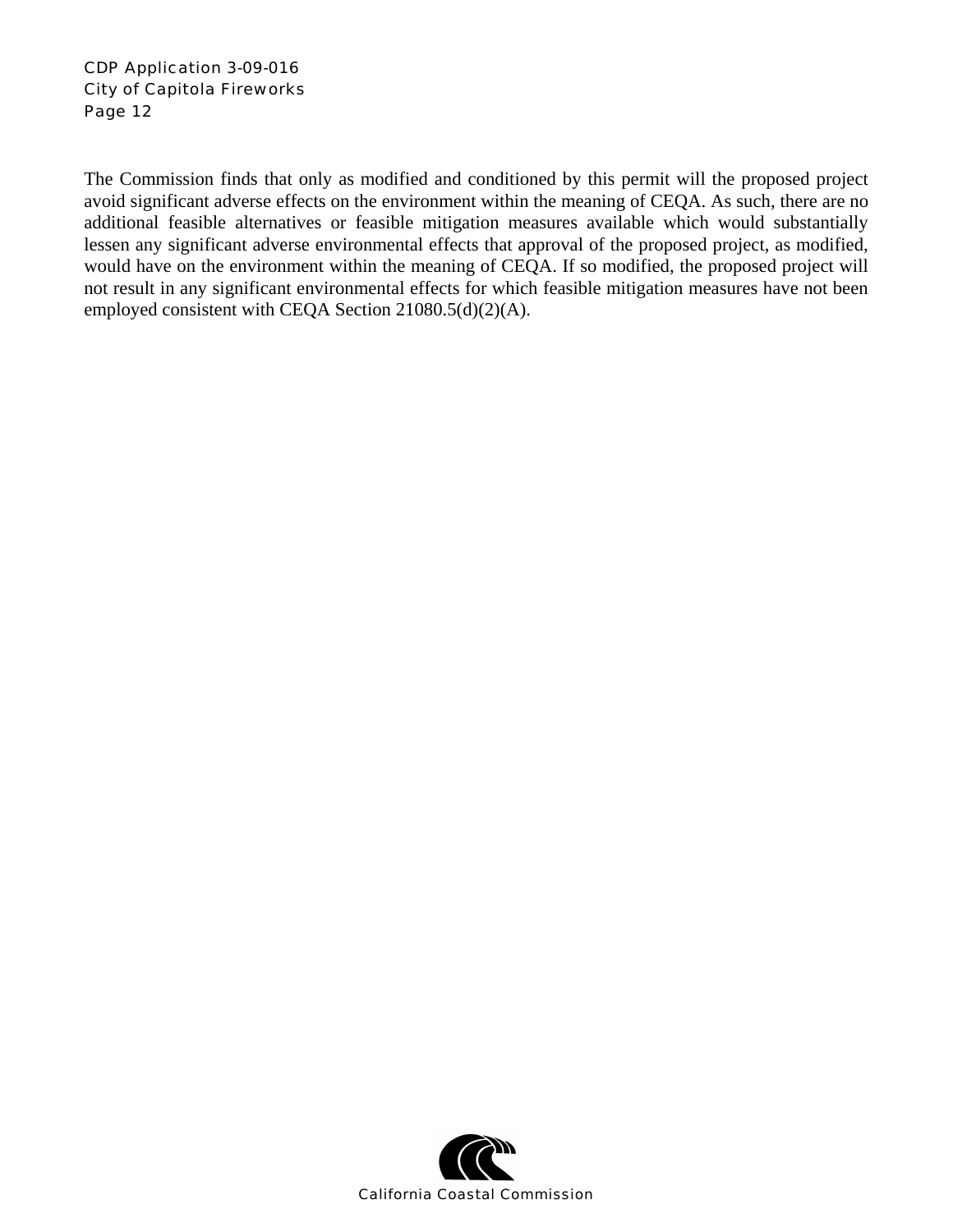